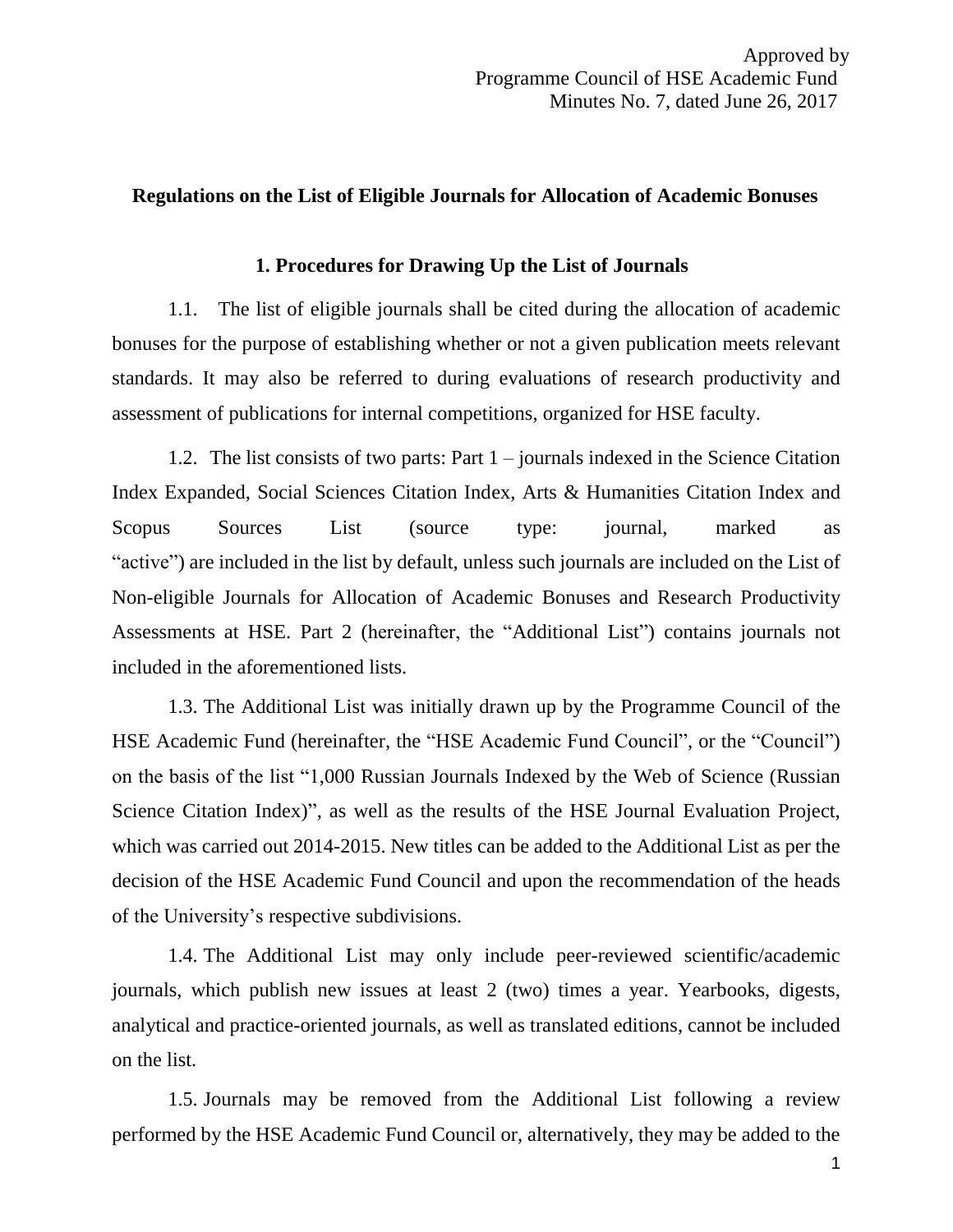List of Non-eligible Journals for Allocation of Academic Bonuses and Research Productivity Assessment at HSE. All journals on the latter list are deemed excluded from the Additional List, and this first list shall prevail over any other documents.

## **2. Procedures for Modifying the Additional List of Journals**

2.1. Any modifications (additions and exclusions) to the Additional List shall be enacted by the HSE Academic Fund Council following an expert review.

2.2. The Additional List shall be modified once every 2 (two) years from the date the Regulations were approved. Should a journal be added to the List of Non-eligible Journals for Allocation of Academic Bonuses and Research Productivity Assessment at HSE, respective changes will be made to the Additional List after a respective decision is made.

2.3. Any modifications to the Additional List shall be initiated by the deans of faculties at HSE's Moscow campus, the heads of major research units at the Moscow campus (if they are not associated with faculties), and the directors of the University's regional campuses. These officials may contact the executive director of the HSE Academic Fund (hereinafter, the "executive director") and submit motivated proposals to add a specific journal to the Additional List. Annex 1 hereto contains a list of HSE subdivisions, which may initiate modifications to the Additional List. The deadlines for submitting proposals shall be established by the executive director in line with p. 2.2 hereof, and communicated to the respective subdivisions in advance.

2.4. A proposal must include details of at least 5 (five) prominent scholars who have published their papers in a given journal over the last 3 (three) years. Such scholars must not be employed at HSE.

#### **3. Expert Review**

3.1. All journals must be reviewed by the HSE Scientometrics Center.

3.2. Journal proposals, which include details of less than 5 (five) prominent non-HSE scholars who have published their papers in a given journal over the last 3 (three) years, shall not be accepted for review.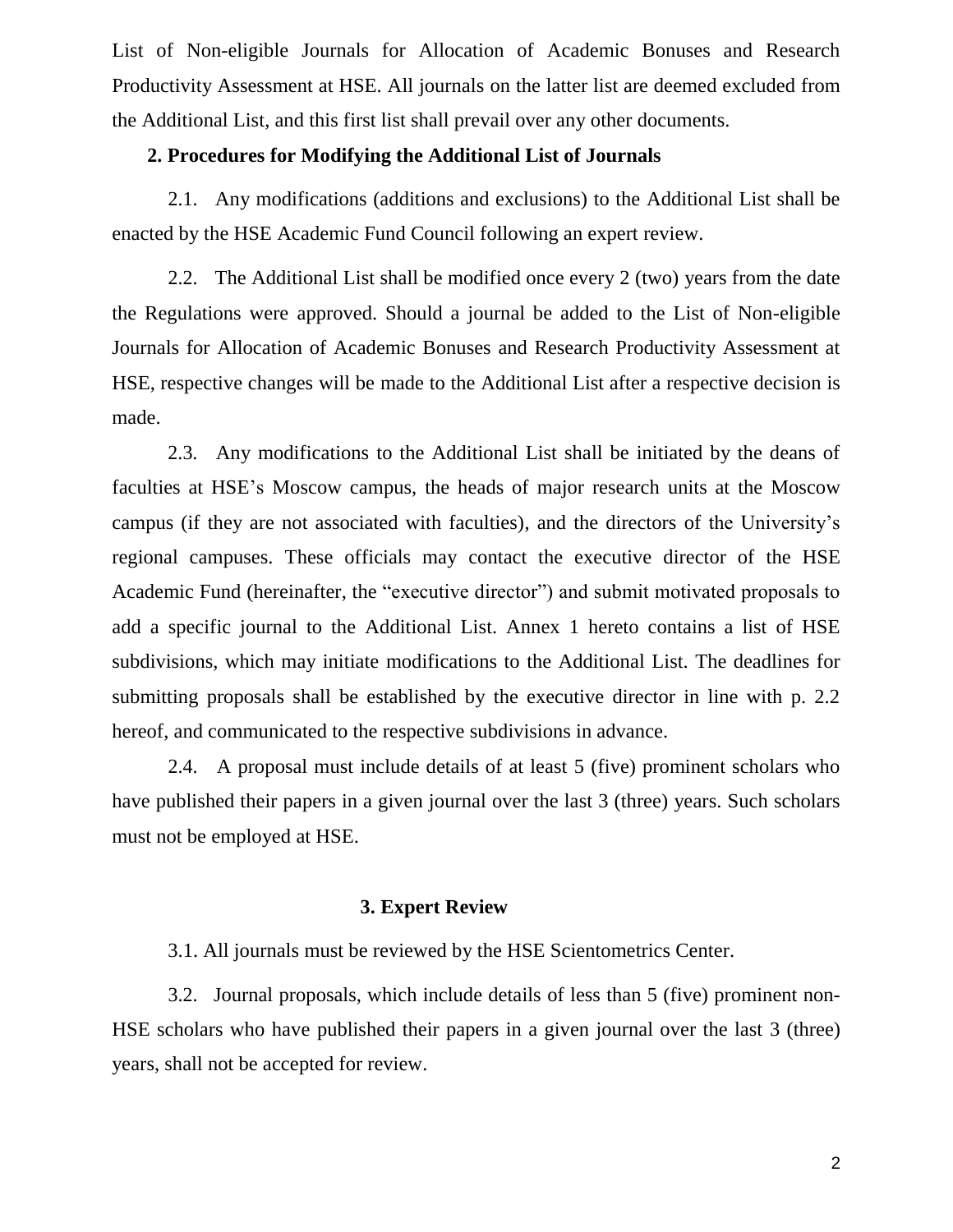3.3. Each journal submitted for review shall be considered in line with the criteria<sup>1</sup>, established for assessing journals included on the List of Non-eligible Journals for Allocation of Academic Bonuses and Research Productivity Assessment at HSE.

3.4. The HSE Scientometrics Centre shall collect data on the total number and share of publications featuring an HSE affiliation/acknowledgement and other relevant scientometric indicators for a given journal. All this data must be included in the resulting expert report.

3.5. The results of expert reviews must be presented to the HSE Academic Fund Council, which, in turn, shall make a decision with respect to each journal by taking a vote. If a journal is nominated by an HSE subdivision, where a member of the Council is employed, this person may not take part in the voting process. In case a journal's topic/area of focus falls outside the expertise of the members of the HSE Academic Fund Council (with consideration of any possible conflict of interests), the Council may submit this journal for an additional external review by 2 (two) experts, who are widely recognized as such by the academic community, provided that they are not employed at HSE or hold any kind of affiliation with the journal in question or its publisher. The HSE Scientometrics Centre is responsible for finding and engaging external experts according to the timeframe established by the Council.

3.7. The results of expert reviews performed by the HSE Academic Fund Council and respective decisions shall be communicated to the heads of the University's subdivisions who submitted proposals in regards to such journals.

3.8. All expert reports shall be stored with the HSE Scientometrics Centre and may be sent to the head of a respective subdivision upon his/her written request. All expert reports are confidential and may not be disclosed to third parties.

3.9. Updates to the Additional List (containing the date of entry for each journal), as well as these Regulations, must be published on HSE Scientometrics Centre's webpage at https://scientometrics.hse.ru/evaluation.

l

 $<sup>1</sup>$  These criteria shall be publicly available on HSE's portal and specified in the Annex to the List of Non-eligible</sup> Journals for Allocation of Academic Bonuses and Research Productivity Assessment at HSE.